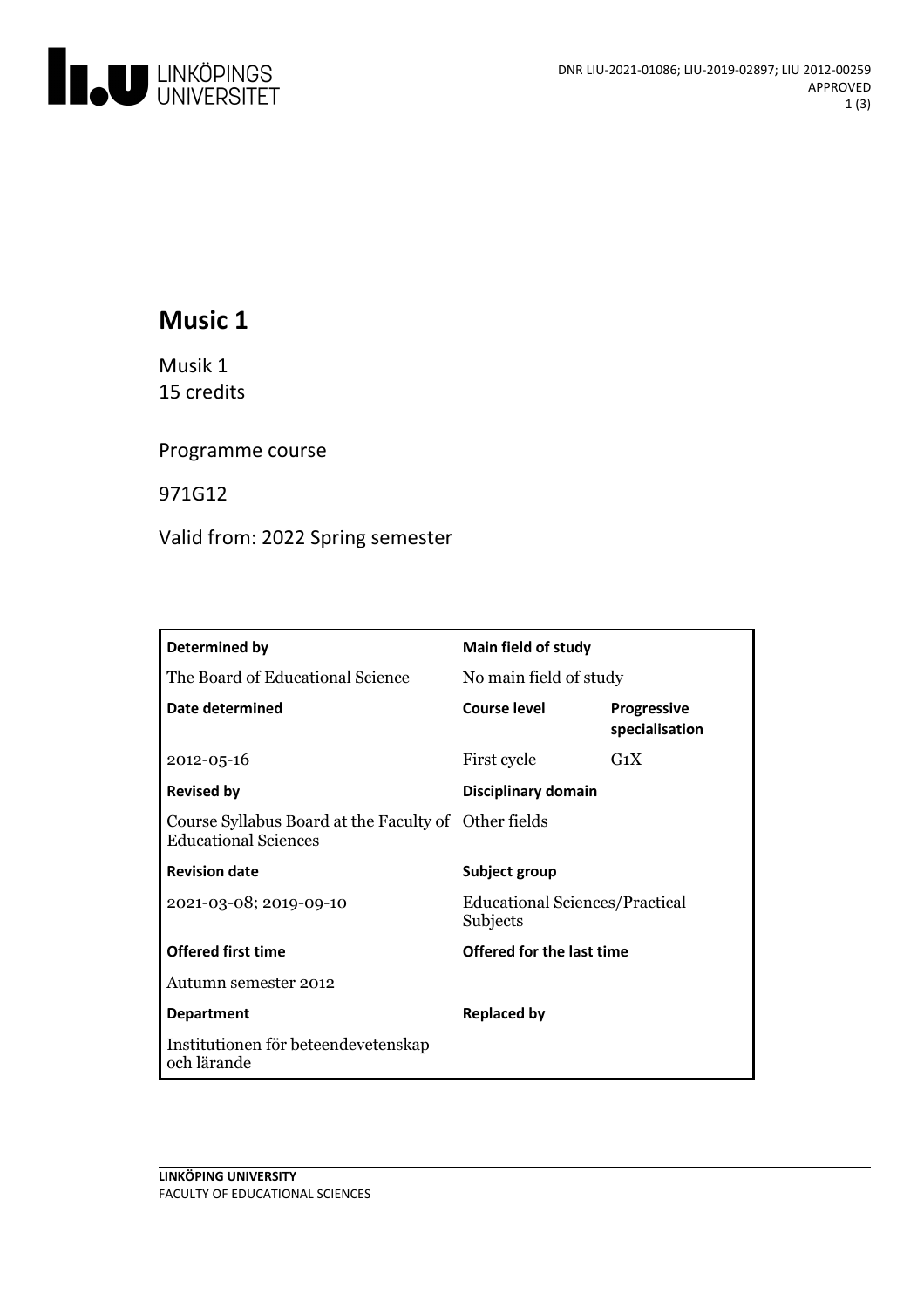## Course offered for

Primary School Teacher Programme with a specialization in Extended School Teaching

#### Examination

Applies to all courses regardless of grading scale.

Students failing an exam covering either the entire course or part of the course two times are entitled to have a new examiner appointed for the reexamination.

If the course has a three-graded grading scale (U - VG), following applies:

Students who have passed an examination may not retake it in order to improve their grades.

The following applies to courses that include a compulsory component:

If special circumstances prevail, and if it is possible with consideration of the nature of the compulsory component, the examiner may decide to replace the compulsory component with another equivalent component.

If the LiU coordinator for students with disabilities has granted a student the right to an adapted examination for a written examination in an examination hall, the student has the right to it.

If the coordinator has recommended for the student an adapted examination or alternative form of examination, the examiner may grant this if the examiner assesses that it is possible, based on consideration of the course objectives.

An examiner may also decide that an adapted examination or alternative form of examination if the examiner assessed that special circumstances prevail, and the examiner assesses that it is possible while maintaining the objectives of the course.

#### Grades

Three-grade scale, U, G, VG